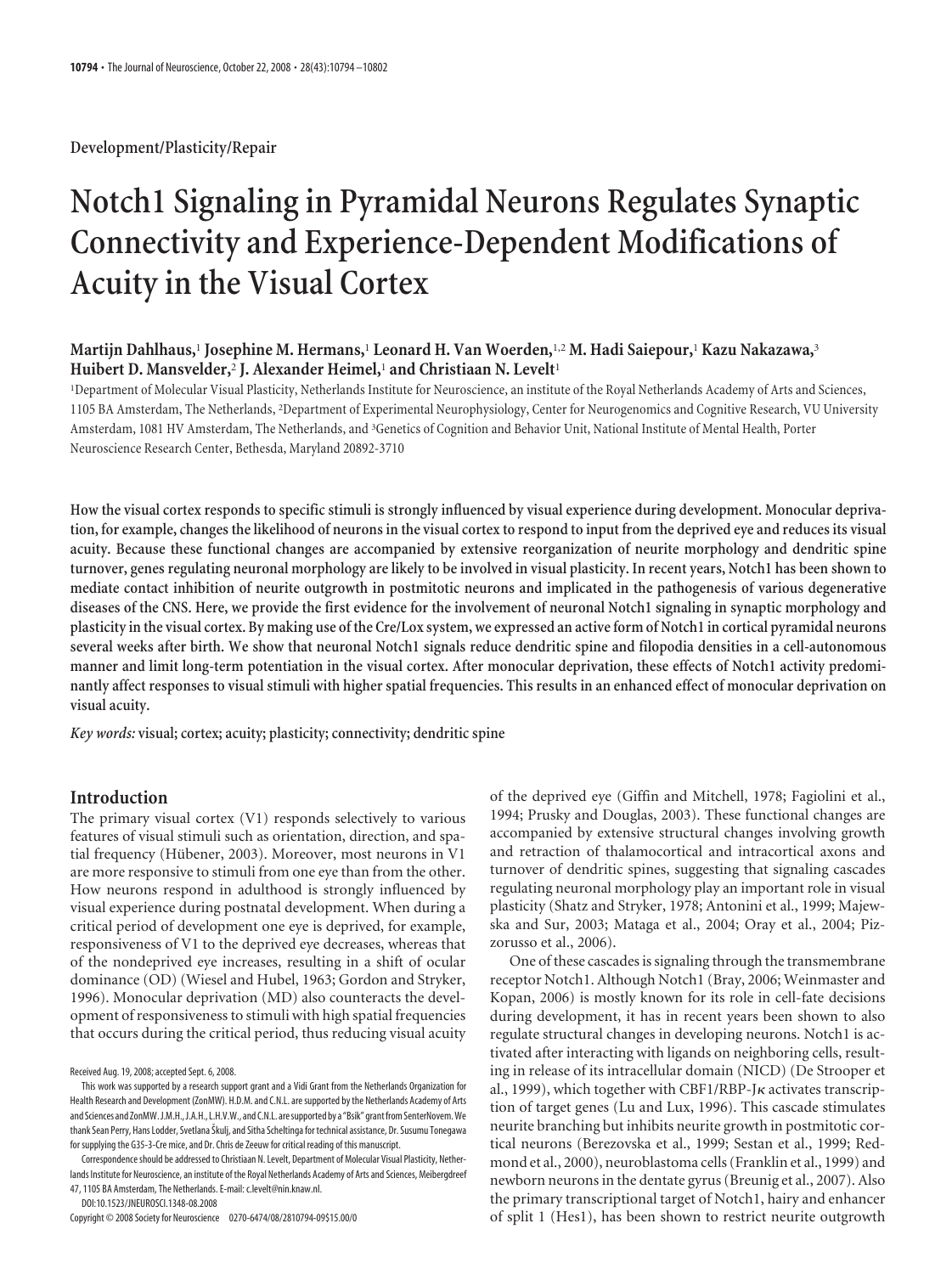(Jessen et al., 2003). Because Notch1 signaling is upregulated with increasing contacts between neurons in the developing brain (Sestan et al., 1999) and downregulated during a hippocampusdependent learning task (Conboy et al., 2007), Notch1 has been suggested to provide a negative feedback signal controlling neuronal growth and connectivity.

In this study, we used V1 to investigate whether neuronal Notch1 signaling plays a role in plasticity of the mammalian brain. Several studies suggest that it may (Costa et al., 2003; Wang et al., 2004; Costa et al., 2005) but do not exclude the possibility that the observed effects are caused by developmental deficits and/or altered Notch1 signals in non-neuronal cell types. To circumvent these issues, we used the Cre/Lox system to target expression of constitutively active Notch1 to individual or all pyramidal neurons of the cortex, starting in the fourth postnatal week just before the beginning of the critical period of OD plasticity. Using this approach, we show for the first time that neuronal Notch1 signaling cell-autonomously regulates synaptic connectivity of cortical neurons and affects experience-dependent plasticity in V1.

## **Materials and Methods**

*DNA constructs and transgenic mice.* A construct for Cre-dependent expression of NICD and green fluorescent protein (GFP) was created by cloning cDNA encoding amino acids 1741–2531 of mouse Notch1 into pCDNA3.1 containing the poliovirus internal ribosome entry site (IRES) followed by GFP. The fragment encoding NICD-IRES-GFP was cloned into pThy-lox-stop-lox (LSL) (Chakravarthy et al., 2006), rendering pThyLSL-NICD-IRES-GFP. Transgenic mice were created by pronuclear injections of linearized DNA into fertilized C57BL/6 oocytes. New founders were crossed to the G35-3-Cre line (Sawtell et al., 2003), which had been kept on a C57BL/6 background for at least six generations. Transgenic mice expressing membrane-associated GFP (mGFP) in a Cre-dependent manner have been described previously [line TLG498 (Chakravarthy et al., 2006, 2008)]. All experiments involving mice were approved by the Institutional Animal Care and Use Committee of the Royal Netherlands Academy of Arts and Sciences.

*RNA isolation and quantitative PCR.* Male mice were anesthetized by intraperitoneal injection of 0.1 ml/10 g bodyweight pentobarbital (Nembutal; Ceva Sante Animale). Occipital cortex was dissected, snap frozen in liquid nitrogen and stored at  $-80^{\circ}$ C until RNA isolation using Trizol (Invitrogen). RNA yield was quantified on a Nanodrop (Isogen Life Science) and quality assessed using an Agilent Bioanalyser. cDNA was synthesized using the SuperScript III First-Strand cDNA Synthesis Kit (Invitrogen). Oligonucleotide primers were designed with Primer Express 2.0 software and purchased from Eurogentec or Biolegio.

Forward and reverse primer sequences for quantitative PCR (qPCR) were as follows: ACTG1-forward (fw), CATTGCTGACAGGATGCA-GAA; ACTG1-reverse (rv), ACATCTGCTGGAAGGTGGACA; ΕF1αfw, AAGAAGATCGGCTACAACCCAG; EF1a-rv, TTACGCTC-TACTTTCCAGCCCT; GAPDH-fw, ATGTGTCCGTCGTGGATCTGA; GAPDH-rv, ATGCCTGCTTCACCACCTTCT; G6PDX-fw, GTCCA-GAATCTCATGGTGCTGA; G6PDX-rv, GCAATGTTGTCTCGATTC-CAGA; HPRT-fw, GCAAACTTTGCTTTCCCTGG; HPRT-rv, TTC-GAGAGGTCCTTTTCACCA; Polr2a-fw, TTTGCGCTGT-GTCTGCTTCTT; Polr2a-rv, TGCCCCTTAGATTTGGCCA; Rs27a-fw, GGCCAAGATCCAGGATAAGGA; Rs27a-rv, CCATCTTCCAGCT-GCTTACCA; TBP-fw, CACGGACAACTGCGTTGATTT; TBP-rv, GC-CCAACTTCTGCACAACTCT; NICD-fw, CGTACTCCGTTACATG-CAGCA; NICD-rv, AGGATCAGTGGAGTTGTGCCA; Hes1-fw, TCAACACGACACCGGACAAA; Hes1-rv, CCTTCGCCTCTT-CTCCATGAT.

qPCRs were run on the 1/20 diluted cDNA for genes of interest and candidate reference genes. SYBR Green technology was used on a 7300 Real-Time PCR System (Applied Biosystems). Using GeNorm software (http://medgen.ugent.be/-jvdesomp/genorm/), an optimal set of reference genes was chosen based on similar expression patterns across samples (Vandesompele et al., 2002). A geometrical mean of the set was used to normalize results of the genes of interest.

*Lentiviral injections.* NICD  $+mGFP + or mGFP + transgenic males$ were injected with a lentiviral vector-mediating expression of a CreGFP fusion protein (LV-CreGFP) at postnatal day 22 (P22)–P25. Mice were anesthetized with isoflurane (Abbott). The eyes were protected using artificial tears (Methocel; Novartis Pharma) and patches.

Holes were drilled 2.8 mm caudal to bregma and 2.5 mm lateral to the midline. Two hundred nanoliters of LV-CreGFP were injected bilaterally into V1 250-300  $\mu$ m below the cortical surface using a Nanoject II pump (Drummond Scientific). Mice were analyzed at P38.

*Immunohistochemistry.* Mice were anesthetized by intraperitoneal injection with pentobarbital and perfused with 4% paraformaldehyde (Sigma-Aldrich) in PBS. After 2 h postfixation, 50  $\mu$ m coronal sections of V1 were made using a Leica VT1000S vibratome (Leica). To enhance the EGFP signal and allow long-term storage, free-floating sections were stained using monoclonal mouse anti-GFP (1:500; Millipore Bioscience Research Reagents), followed by goat anti-mouse Cy3 (1:500; Jackson ImmunoResearch). Sections were embedded in Mowiol [10% w/v Mowiol 4-88 (Merck); 25% glycerol; and 0.1 M Tris HCl; pH 8.5] and stored at 4°C in the dark until imaging.

For analyzing parvalbumin (PV)-containing boutons surrounding pyramidal neurons, sections were stained using rabbit anti-PV (1:1000; Swant) and mouse anti-NeuN (1:500; Millipore Bioscience Research Reagents), followed by goat anti-rabbit Alexa568 and goat anti-mouse Alexa488 (both 1:500; Invitrogen).

*Confocal microscopy and morphological analysis.* Cy3-stained mGFPexpressing layer 2/3 pyramidal neurons in V1 were imaged on a Zeiss LSM510 Meta confocal microscope (Zeiss) using a He/Ne (543 nm) laser. Dendritic protrusions on basal dendrites distal to the first branch point were imaged if the distance to either the next branch point or the end of the dendrite was at least 20  $\mu$ m. *Z*-Stacks were made with 200 nm *Z*-intervals (63× oil objective; numerical aperture 1.4; optical zoom was adjusted for each dendrite). For each neuron of which a dendrite segment was imaged, a single-plane image of the largest cross-sectional area of its soma was acquired (63 $\times$  objective, 2.5 $\times$  optical zoom). An 80  $\mu$ m pinhole was used. Laser intensity, detector gain, and amplifier offset were adjusted for each individual image acquisition to allow use of the entire detector range and avoid saturation. Three-dimensional reconstruction of image stacks was done to facilitate analysis.

Morphological analysis was performed using Zeiss LSM Image Browser (http://www.embl-heidelberg.de/eamnet/html/body\_image\_ browser.html). Dendritic protrusions of V1 pyramidal neurons expressing mGFP (473 protrusions, 29 dendrites, 26 neurons, 8 mice) or NICD and mGFP (518 protrusions, 39 dendrites, 32 neurons, 10 mice) were analyzed. Spine neck length and the longest straight line in the spine head were determined. Statistical significance of differences in protrusion density, spine neck length, head size, soma size, and densities of filopodia (longer than 2  $\mu$ m, no head), mushroom spines (clear neck and head), stubby spines (wider than  $0.30 \mu m$ , no neck), and thin spines (no head, shorter than 2  $\mu$ m and a width <0.30  $\mu$ m) was determined by Student's *t* test. At all stages, the investigator was blind to the experimental group.

For analysis of perisomatic inhibitory boutons, PV-containing puncta around NeuN-positive neurons of layer 2/3 cells from V1 were imaged using a 488 nm argon laser and a 543 nm He/Ne laser. The same settings were used for imaging sections of control and NICD  $+$ Cre  $+$  transgenic animals. Single-plane confocal images were converted into TIFF images and analyzed in ImagePro 6 (Media Cybernetics). NeuN-positive cells were marked with a free-drawing tool. Using customized macros, a 2  $\mu$ m ring was drawn around NeuN-positive cells. The number, intensity, and size of PV-puncta within the ring were counted automatically. Analysis was performed blind to genotype. A total of 10 mice were used for the analysis, with five NICD<sup>+</sup>Cre<sup>+</sup> mice (64 cells; 221 puncta) and five littermate controls (55 cells; 181 puncta).

*Slice electrophysiology*. Coronal slices (325  $\mu$ m thickness) of V1 were prepared from 29- to 34-d-old NICD<sup>+</sup>Cre<sup>+</sup> male mice (10 slices; 6 animals) or littermate controls (24 slices; 12 animals). Slices were cut in ice-cold slicing artificial CSF (ACSF) containing the following (in mM): 125 NaCl, 3 KCl, 1.25 NaH<sub>2</sub>PO<sub>4</sub>, 26 NaHCO<sub>3</sub>, 10 glucose, 3 MgSO<sub>4</sub>, and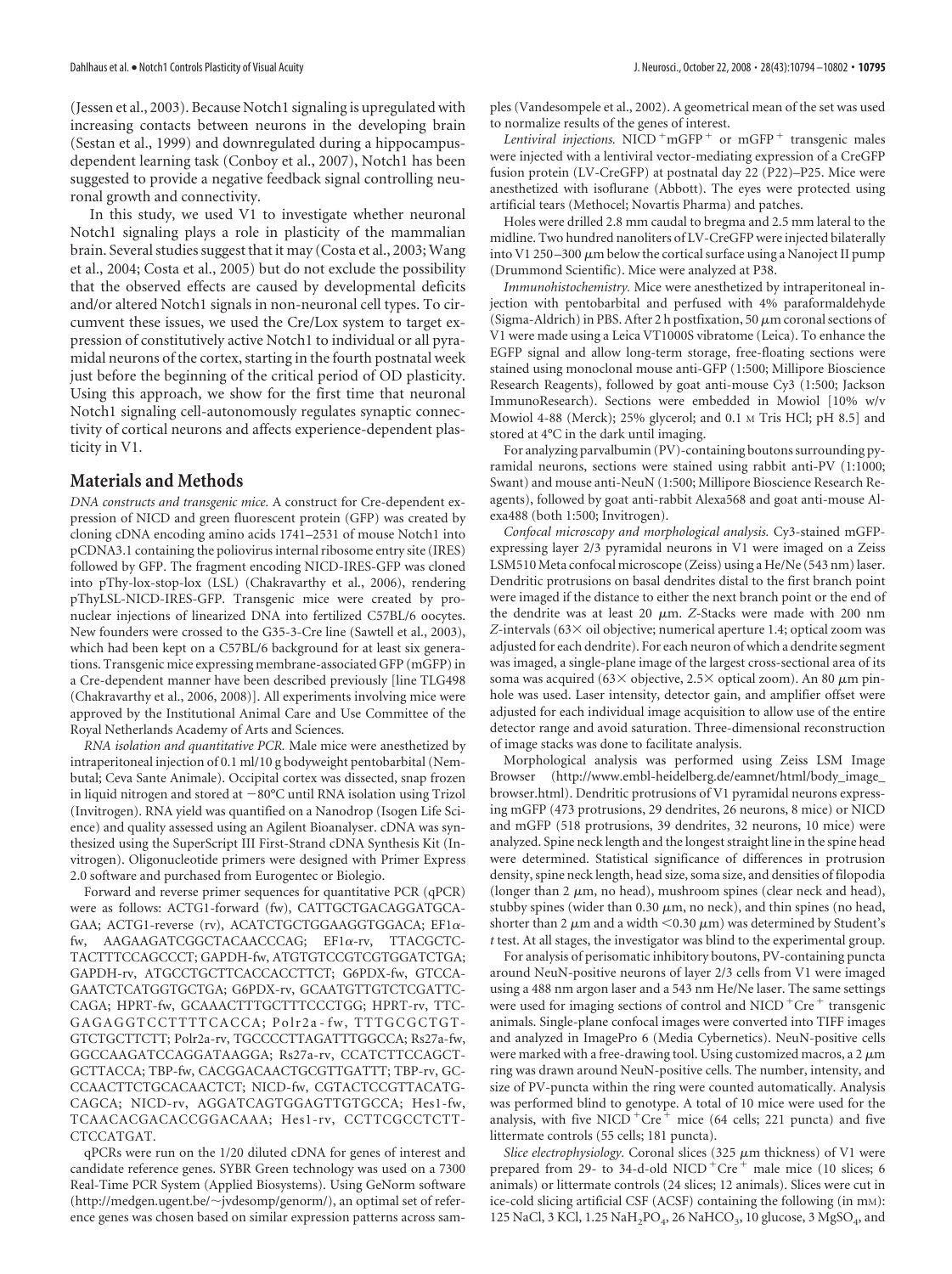1 CaCl<sub>2</sub> (0.300 mOsm) and carboxygenated with 95% O<sub>2</sub>/5% CO<sub>2</sub>. Slices were allowed to equilibrate for 1 h at room temperature in carboxygenated ACSF containing the following (in mM): 125 NaCl, 3 KCl, 1.25  $NAH<sub>2</sub>PO<sub>4</sub>$ , 26 NaHCO<sub>3</sub>, 10 glucose, 1 MgSO<sub>4</sub>, 3 CaCl<sub>2</sub>, and 0.01 glycine (300 mOsm).

Slices were put onto a 64-channel multielectrode recording probe (MED64; Alpha MED Sciences) with the electrodes covering layers 1–5 and superfused with 4 ml/min carboxygenated ACSF at 32°C. Layer 4 was stimulated with a bipolar extracellular electrode (0.15 ms; current was adjusted per experiment to evoke half-maximum response), and synaptic response was quantified as the maximum amplitude of the field EPSP (fEPSP) response. After 20 min baseline recording at 0.1 Hz, long-term potentiation (LTP) was induced by theta burst stimulation (TBS; eight trains of four pulses at 100 Hz, delivered at 200 ms intervals). TBS was performed three times at 10 s intervals. After LTP induction, fEPSPs were recorded for 40 min at 0.1 Hz. The number of electrodes in layer 2/3 recording a clear synaptic response was not different between transgenic and control animals (data not shown).

Synaptic responses were analyzed off-line using the recording software Performer 2.0, Igor Pro (WaveMetrics), Excel, and SPSS. Only recordings showing baselines stable within 1.5% were included. For statistical comparisons, the magnitude of LTP was taken as the average of the 10 – 40 min post-TBS time frame. Normality of the distribution was assessed using Kolmogorov–Smirnov testing, followed by two-tailed Student's *t* test or Kruskal–Wallis analysis. A *p* value <0.05 indicates statistically significant differences. At all stages, the investigator was blind to experimental conditions.

For input/output (I/O) curves, the smallest stimulus size yielding a detectable synaptic response was designated threshold stimulus. Multiples of this stimulus size (generally  $10-15 \mu A$ ) were then used to characterize the input– output relationship. For each stimulus amplitude, six repetitions were performed, yielding an average response size per slice.

In vivo *intrinsic signal imaging.* Intrinsic signal was imaged transcranially in 62 NICD<sup>+</sup>Cre<sup>+</sup> or control mice (NICD<sup>+</sup>Cre<sup>-</sup>,  $NICD^–Cre^+$ , or  $NICD^–Cre^-$  littermates) as previously described (Heimel et al., 2007). Mice were anesthetized by intraperitoneal injection of urethane (20% in saline, 2 g/kg; Sigma-Aldrich). Heads were fixed and scalps resected. Atropine sulfate (0.05 mg/ml in saline, 0.1 mg/kg; Pharmachemie) was injected subcutaneously to reduce mucous excretions. A monitor covered the mice's visual fields from  $-15$  to 75° horizontally and from  $-45$  to 45° vertically. The screen was divided into  $2 \times 2$  patches, and drifting gratings were used to map the retinotopic representation of V1. The representation of the upper nasal screen patch was used to calculate responses to subsequent tests. For OD measurements, computer-controlled shutters alternated visual stimulation of the eyes using drifting square wave gratings [0.05 cycles per degree (cpd)]. An imaged ocular dominance index (iODI) was defined as  $iODI = (contra response - ipsi response)/(contra$  $response + ipsi$  response). A response to the contralateral eye only corresponds to an iODI of 1, and iODI  $= -1$  indicates only ipsilateral response. Acuity was determined with 90% contrast sinusoidal gratings of 0.1, 0.2, 0.3, 0.4, 0.5, and 0.7 cpd, phase reversing at 2 Hz and changing orientation every 0.75 s. A spatial frequency tuning curve was fit to a linear-threshold function using a least-mean-squares procedure. The intersection with zero response strength was our measure of spatial acuity. Student's *t* tests were used to compute significance levels.

*Eyelid suturing.* Right eyelids were sutured at P28 under isoflurane anesthesia (Abbott) as previously described (Heimel et al., 2007). At P35 the eyelid was reopened at the start of the imaging session.

*Golgi impregnation.* Adult (P72–P88), male mice (NICD<sup>+</sup>Cre<sup>+</sup> or control) were anesthetized by intraperitoneal injection of a mixture of 0.36 mg/kg fentanyl citrate, 11.25 mg/kg fluanisone (sold together as Hypnorm; VetaPharma) and 2.8 mg/kg midazolam (Dormicum; Roche). The brain was rapidly removed, cut midsagittally, and placed in Golgi-Cox solution (1% potassium dichromate, 1% mercuric chloride, and 0.8% potassium chromate in water). The solution was refreshed once. After 3-4 weeks the tissue was dehydrated and embedded in celloidin (Merck).



**Figure 1.** Schematic for mediating Cre-dependent expression of NICD and EGFP in transgenic mice. Mice carry a transgene mediating Cre-dependent expression of mGFP (top half; transgenic line TLG498) and/or of NICD and EGFP (bottom half). The NICD transgene (TLNic403) consists of the neuronal Thy1-promoter, followed by a STOP cassette flanked by loxP sites, which inhibits transcription of the adjacent sequence encoding NICD, an internal ribosomal entry site, and EGFP. In the absence of Cre-recombinase, the transcriptional STOP cassette prevents transgene expression. Providing Cre results in excision of the STOP cassette and subsequent activation of transcription.

Coronal sections (200  $\mu$ m) were cut (Reichert Jung Polycut S microtome; Laméris Laboratorium), developed, fixed, dehydrated, and mounted. Slides were coded to render the analyzer blind to experimental condition.

*Sholl analysis.* Analysis of dendritic branching was done on layer 2/3 pyramidal neurons (controls 42 neurons, 4 mice; NICD + Cre + 17 neurons, 4 mice). Camera lucida drawings were made using a Zeiss binocular microscope, with a  $40\times$  oil-immersion objective and a camera lucida drawing tube. Selected neurons showed a fully impregnated dendritic tree and spines and no obscuring of branches by blood vessels, precipitate, or other artifacts.

Sholl analysis was performed using an overlay of concentric circles centered on the soma (Sholl, 1953). The number of dendritic intersections crossing each circle (diameters of 25, 50, 75, 100, 125, 150, 200, 250, and 400  $\mu$ m) was counted.

## **Results**

## **Production of transgenic mice expressing NICD in V1 pyramidal neurons**

To activate Notch1 signaling in excitatory neurons of mouse V1, we produced a mouse line carrying a transgene driving expression of NICD, a constitutively active form of Notch1 (missing the extracellular and transmembrane domains) followed by an IRES and GFP. The transgene contained the Thy1 promoter, restricting expression to neuronal cell types, followed by a "stop-cassette" flanked by loxP sites, rendering it Cre dependent (Fig. 1). Founders were crossed with Cre transgenic line G35-3, expressing Cre-recombinase specifically in all excitatory neurons of cortex and hippocampus (Sawtell et al., 2003). One founder (TLNic403) showed broad and detectable GFP expression in the visual cortex and will be referred to as NICD transgenic mice. In NICD  $+$ Cre $+$  offspring, the transgene was expressed in  $>80\%$  of pyramidal neurons of cortical layers 2/3 and 5/6 (Fig. 2*A*), as well as in the dentate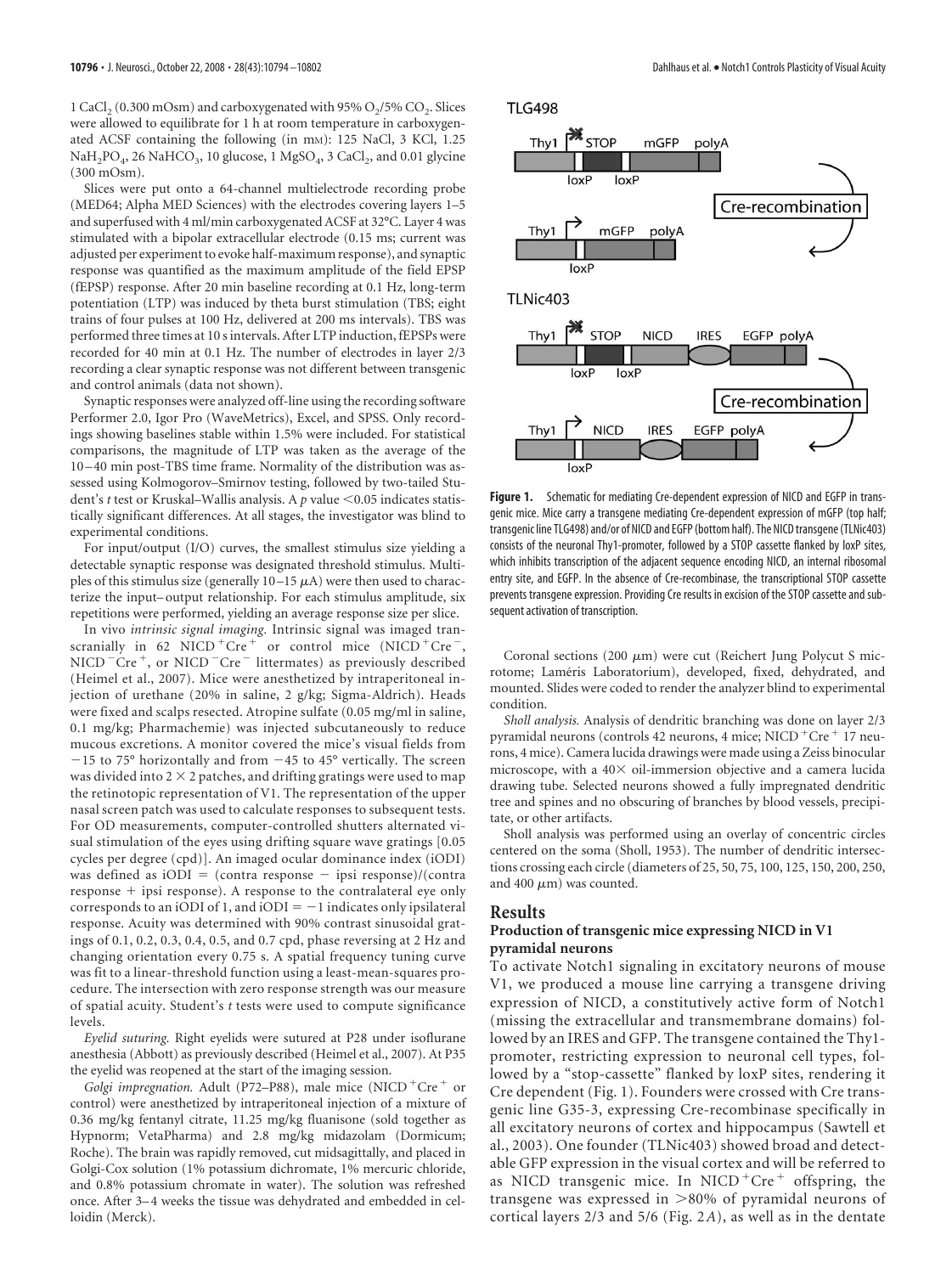

**Figure 2.** Expression of NICD-IRES-EGFP in visual cortex.  $A$ , In NICD  $^+$ Cre  $^+$  mice (in this example 61 d old), the transgene is expressed in pyramidal neurons of cortical layers 2/3 and 5/6. *B*, Quantification of cortical NICD expression at different ages by qPCR. Transcript levels of NICD  $+$  Cre  $+$  animals are plotted relative to age-matched controls. Transgene expression starts during the fourth postnatal week. A lack of increased NICD expression in the adult cerebellum (cbl) confirms that transgene expression requires Cre-recombinase. No transgene expression was detected in the retina.*C*, Expression of NICD-IRES-EGFP results in increased transcription of Notch1 target genes, as demonstrated by increased Hes1 mRNA levels. Error bars indicate SEM. \**p* 0.05; \*\*\**p* 0.001. P26 and P29, 3 controls, 3 transgenics; adult, 19 controls, 22 transgenics. Scale bar, 200  $\mu$ m.

gyrus and areas CA1 and CA3. No transgene expression was detected in layer 4, probably because of the lack of Thy1 promoter activity in this layer (Fig. 2*A*). To confirm that NICD was expressed and functionally active, we used qPCR to analyze expression of NICD and Hes1 (a classical Notch target) at different ages. By P26, expression of Notch1 was twice as high in the cerebral cortex of NICD  $+$ Cre $+$  animals as in control littermates, 4 –5 times as high by P29 and 8 times as high in adults (2–3 months old) (Fig. 2*B*). As expected, Credependent transgene expression occurred in cortex but not in the cerebellum or retina (Fig. 2*B*). Hes1 expression was approximately doubled in the cortex of NICD  $+$ Cre $+$ mice, confirming that the NICD transgene was functional (Fig. 2*C*).

## **Notch1 activity cell-autonomously reduces dendritic spine and filopodium density but leaves perisomatic inhibitory boutons unaffected**

Because Notch1 has been shown to restrict neuronal growth with increasing neuronal contacts, we asked whether Notch1 also restricts neuronal connectivity at the synaptic level. To study cellautonomous effects of Notch1 on morphology in postmitotic neurons in V1 *in vivo*, we activated the Cre-dependent NICD transgene by lentivirus-mediated CreGFP expression (LV-CreGFP (Ahmed et al., 2004)). Because the level of GFP expression from the NICD(-IRES-GFP) transgene alone was not sufficient for visualizing dendritic protrusions and the GFP of the CreGFP fusion protein was localized to the nucleus, we crossed NICD transgenic animals with mice expressing a Cre-dependent, membrane-associated form of GFP (line TLG498, referred to as mGFP transgenic mice) (Chakravarthy et al., 2006). Bilateral, intracranial LV-CreGFP injections were made  $NICD^+mGFP^+$  mice or in mGFP<sup> $+$ </sup> single transgenic littermates at P22–P25. The resulting Golgi-staining-like transgene expression pattern allowed detailed morphological analyses (Fig. 3*A*) of dendritic protrusions from basal dendrites of layer 2/3 pyramidal neurons (Fig. 3*B*,*C*).

NICD expression until P38 resulted in an 18.6% reduction in total protrusion density (16.31  $\pm$  1.08 in controls vs 13.28  $\pm$  0.93 in transgene expressing cells;  $p = 0.037$  (Fig. 3*D*), caused mostly by a 22.0% reduction in mushroom spine density (12.83  $\pm$  0.97 in controls vs 10.00  $\pm$  0.82 in transgene-expressing cells;  $p =$ 0.024) (Fig. 3*D*) and a 59.1% reduction in filopodial density  $(0.69 \pm 0.17 \text{ per } 15 \mu \text{m} \text{ in controls vs } 0.28 \pm 0.07 \text{ in NICD})$ transgene expressing cells;  $p = 0.016$ ) (Fig. 3*D*). The cross section of the soma was reduced by 8.1% in NICD-expressing neurons (177.46  $\mu$ m<sup>2</sup> ± 3.42, vs 193.02  $\mu$ m<sup>2</sup> ± 4.36 in controls; *p* = 0.006) (Fig. 3*E*).

No changes were observed in the spine head size between neurons expressing NICD and mGFP (0.57  $\pm$  0.01  $\mu$ m) and neurons expressing mGFP only  $(0.56 \pm 0.01 \,\mu\text{m}; p = 0.37)$  (Fig. 3*F*), nor did NICD expression significantly affect spine neck length (0.80  $\pm$  0.03  $\mu$ m, vs 0.87  $\pm$  0.03  $\mu$ m in controls; *p* = 0.096) (Fig. 3*F*). Dendrite thickness was not affected by transgene expression (data not shown).

Next, we addressed the question whether increased Notch1 activity in pyramidal neurons also affected the number or size of boutons providing perisomatic inhibitory input. This form of inhibitory input is considered a crucial determinant of plasticity during the critical period, and is provided predominantly by PVexpressing basket cells (Fagiolini et al., 2004). To this end, PVpuncta surrounding layer 2/3 pyramidal neuron somata were analyzed. Sections of broad-expressing 30-d-old transgenic animals (Fig. 2*A*) and littermate controls were stained for the neuronal nucleus marker NeuN and PV, after which PV-puncta in a ring surrounding the pyramidal neurons were quantified.

The number of PV-puncta per pyramidal cell was not affected by transgene expression (3.29  $\pm$  0.27 in controls versus 3.45  $\pm$ 0.31 in transgenics;  $p = 0.93$ ) (Fig. 3*G*), nor was their size, as determined by the percentage of the ring area covered by PVpuncta (controls 3.89  $\pm$  0.43%; transgenics 3.95  $\pm$  0.37%; *p* = 0.87) (Fig. 3*G*). Punctum intensity was the same between controls and transgenics.

#### **Postsynaptic Notch1 activity reduces LTP**

The finding that NICD expression reduced spine and filopodia density prompted the question whether NICD expression would also affect LTP induction, which is associated with formation of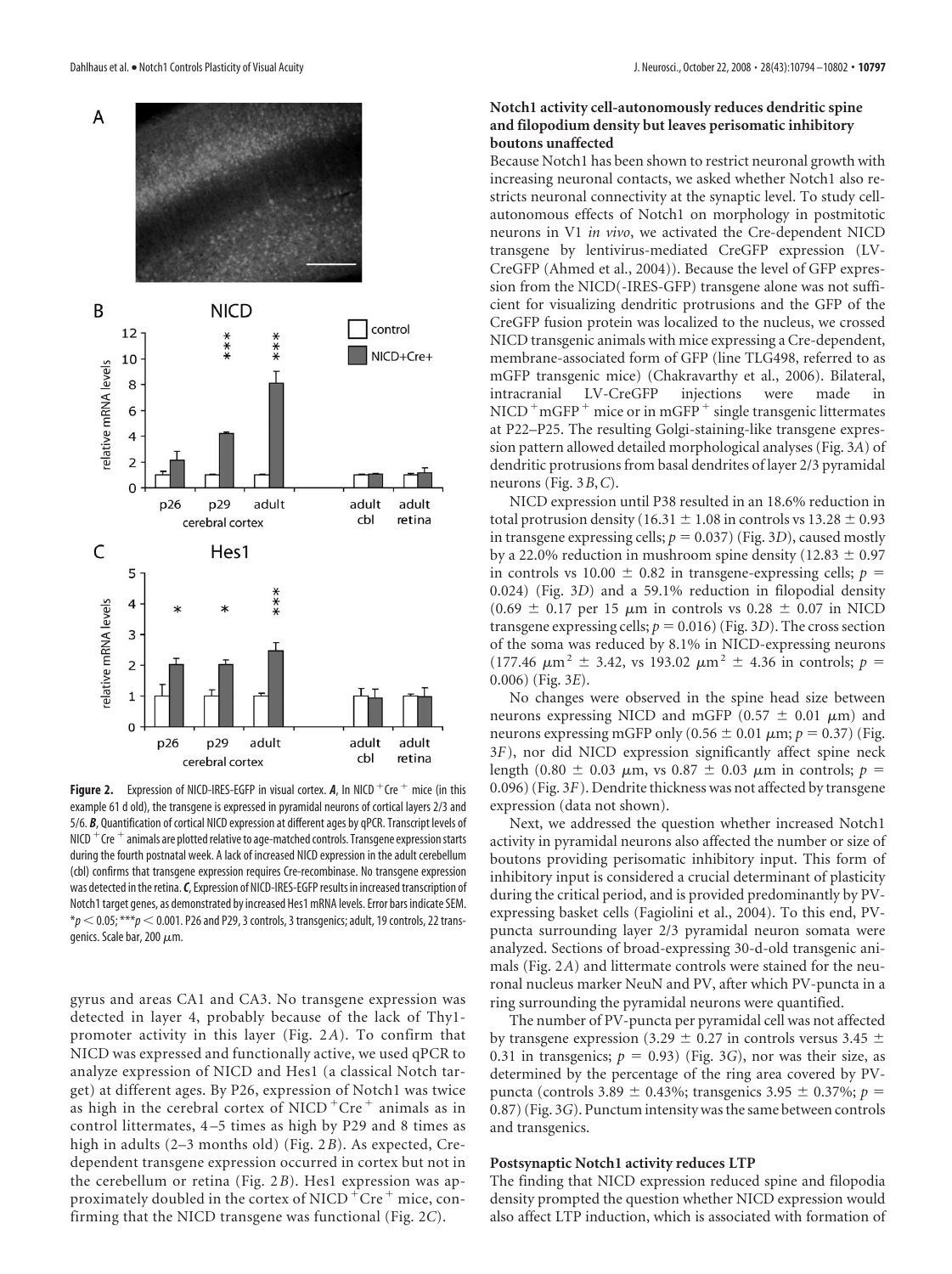

new spines, probably through filopodia growth and stabilization (Engert and Bonhoeffer, 1999; Maletic-Savatic et al., 1999). LTP induction in connections from layer 4 to layer 2/3 of V1 was analyzed in  $NICD<sup>+</sup>Cre<sup>+</sup> mice and control animals.$ 

Synaptic transmission from layer 4 to layer 2/3 was recorded in coronal V1 slices of 29- to 34-d-old mice, before and after induction of LTP by theta-burst stimulation (TBS). In NICD  $+$  Cre $+$  mice, TBS resulted in a smaller increase in synaptic responses (104.9  $\pm$  0.9%) than in littermate controls  $(109.3 \pm 1.3\%; p = 0.045)$  (Fig. 4*C*, example traces in Fig. 4*B*). No differences in basic physiology were observed. Neither the I/O curve nor the stimulus strength required for obtaining a halfmaximal response was affected by transgene expression (Fig. 4*A*). Because in NICD<sup>+</sup>Cre<sup>+</sup> mice, transgenic NICD was expressed in layer 2/3 but not in layer 4 (Fig. 2*A*), these data indicate that restriction of LTP is caused by increased Notch1 signaling in the postsynaptic neurons.

## **Notch1 activity does not affect the magnitude of ocular dominance plasticity determined using a low spatial frequency stimulus**

The reduction in LTP, filopodia formation and total spine numbers suggested that NICD expression in pyramidal neurons reduces their capacity to form new connections. To test whether this had any consequences for OD plasticity in NICD transgenic mice, they were subjected to monocular eyelid suture at the peak of the critical period (P28) and analyzed at P35.

Seven days of MD in control animals resulted in an OD shift, measured by optical imaging of intrinsic signal in the visual cortex using moving square wave grating at 0.05 cpd as a visual stimulus. Examples of ocular dominance maps under the different experimental conditions are shown in Figure 5*A*. After 7 d of MD, the iODI was reduced in monocularly deprived animals  $(0.07 \pm 0.05; 6 \text{ animals})$  compared with nondeprived littermate controls

 $\leftarrow$ 

**Figure 3.** Notch1 activity cell-autonomously reduces spine and filopodium densities in V1, as well as neuronal soma size. *A*, Lentiviral CreGFP-vector injection into V1 results in transduction of neuronal (white arrows) and non-neuronal (red arrows) cells, causing CreGFP expression. The Thy1 promoter is only active in neuronal cells, driving expression of the transgene and mGFP (white arrows). Basal dendrites of layer 2/3 pyramidal neurons were imaged and analyzed. *B*,*C*, High-magnification projection of confocal images showing basal dendrites of pyramidal neurons expressing mGFP (*B*) or both NICD-IRES-EGFP and mGFP (*C*). *D*, Neurons expressing NICD-IRES-GFP have 59% fewer filopodia than control neurons, 22% fewer mushroom spines, and a 19% reduction in total protrusion density. Stubby and thin protrusions are unaffected. E, The cross section through the soma of neurons expressing NICD-IRES-EGFP is 8% smaller than for control neurons.*F*, A correlation plot of spine head diameter and spine neck length shows that in V1, expression of NICD-IRES-EGFP does not affect dendritic spine neck length or spine head size. *G*, Parval-

bumin puncta number and area, representing inhibitory input to the pyramidal neurons, are not different between control animals and NICD transgenic animals. On the left, an example (control) cell is shown with the analysis ring in white indicated around the soma. Green channel intensity has been reduced to facilitate punctum visualization. Error bars indicate SEM.  $* p < 0.05$ ;  $** p < 0.01$ .  $n = 473$  dendritic protrusions for control mGFP-expressing neurons and 518 protrusions for neurons expressing NICD-IRES-EGFP and mGFP. F, Filopodia; T, thin; S, stubby; M, mushroom; TOT, total protrusion numbers. Scale bars:  $A$ , 50  $\mu$ m;  $B$ ,  $C$ , 5  $\mu$ m.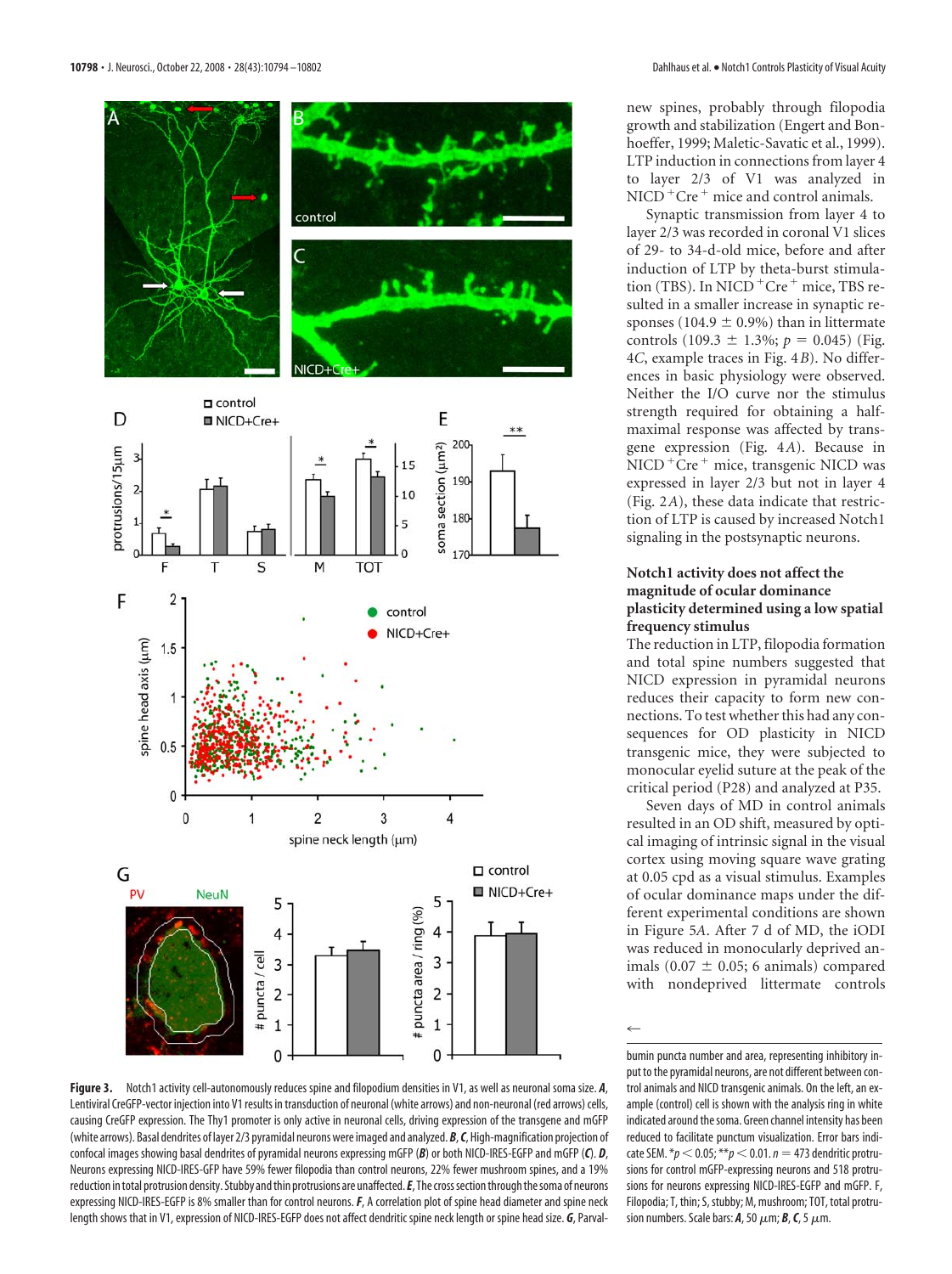

**Figure 4.** Postsynaptic Notch1 activity reduces LTP. Extracellular stimulation was delivered to layer 4 of V1. Field potentials were recorded in layer 2/3. A, fEPSP amplitude as a function of stimulus intensity (multiples of threshold stimulus). Input-output curves of control and transgenic animals overlap completely. *B*, Example traces of field potentials collected before (1) and after (2) induction of LTP by TBS. Time in milliseconds is indicated along the *x*-axis. *C*, TBS-induced LTP is reduced in transgenic mice compared with controls ( $p < 0.05$ ). Black circles, Data from controls (24 slices); light gray circles, data from NICD <sup>+</sup>Cre <sup>+</sup> transgenic animals (10 slices); dark gray, error bars indicating SEM.

 $(0.35 \pm 0.02; n = 8 \text{ animals}; p < 0.0001)$  (Fig. 5*B*). This was not different in NICD<sup>+</sup>Cre<sup>+</sup> transgenic animals  $[0.31 \pm 0.03$  in nondeprived transgenics ( $n = 11$ ), 0.04  $\pm$  0.06 after MD ( $n = 5$ );  $p =$ 0.001] (Fig. 5*B*). Interestingly, we noticed that in control animals, the OD shift was caused by both a decrease in deprived eye responses [0.74  $\pm$  0.17 (value normalized to nondeprived control)] and an increase in open eye responses  $(1.47 \pm 0.37)$  (Fig. 5*C*) [consistent with previous imaging literature (Hofer et al., 2006; Heimel et al., 2008)], whereas in NICD<sup>+</sup>Cre<sup>+</sup> animals the shift seemed to be caused predominantly by decreased responses of the deprived eye ( $0.62 \pm 0.10$ ), whereas open eye responses remained unchanged  $(1.05 \pm 0.19)$  (Fig. 5*C*). Although the differences between the genotypes were not significant, the observation suggested that more subtle differences in visual responsiveness could be occurring between control and NICD<sup>+</sup>Cre<sup>+</sup> animals after MD.

#### **Notch1 activity increases effects of MD on visual acuity**

Apart from changing OD, MD also counteracts the development of high visual acuity in the deprived eye that normally occurs during the critical period [from 0.3 cpd at P25 to 0.5 cpd at P35 (Heimel et al., 2007)]. The findings that changes in visual acuity could still be induced in adult rats despite the absence of OD plasticity at this age (Iny et al., 2006) and do not always mirror OD in kittens (Murphy and Mitchell, 1986; Faulkner et al., 2006) suggested to us that acuity may be the more sensitive measure for changes in visual responsiveness. We therefore assessed visual acuity in control and NICD<sup>+</sup>Cre<sup>+</sup> animals 7 d after MD at P35 using optical imaging of intrinsic signals (Heimel et al., 2007).We determined that nondeprived control mice had a spatial acuity of  $0.52 \pm 0.02$  cpd in the contralateral eye ( $n = 3$  animals) (Fig. 6*A*). MD from P28-P35 resulted in a lower acuity  $(0.41 \pm 0.02 \text{ cpd})$ ;  $n = 8$ ;  $p = 0.03$ ). In NICD<sup>+</sup>Cre<sup>+</sup> mice, the acuity under control conditions was unaffected (0.51  $\pm$  0.05 cpd; *n* = 9). However, after MD, the acuity was strongly reduced (0.30  $\pm$  0.02 cpd; *n* = 7;  $p = 0.001$ ), significantly lower than in deprived control mice

( $p = 0.004$ ) (Fig. 6*A*). We noticed that although after MD, NICD $+$ Cre $+$  mice showed especially weak responses to visual stimuli with the highest spatial frequencies (0.3–0.4 cpd), responses to lower spatial frequency stimuli (0.1–0.2 cpd) were also more affected than in deprived control animals (Fig. 6*B*). Thus, Notch1 activity caused MD to have a greater impact on responses to visual stimuli with increasing spatial frequencies.

## **NICD expression does not affect acuity in adult animals**

We next analyzed whether Notch1 activity had similar effects in the adult visual cortex. Like in juvenile animals, we did not see any reduction of acuity in nondeprived adult (2–6 months of age) NICD  $+$ Cre $+$ mice (0.52  $\pm$  0.07; *n* = 8) compared with controls  $(0.53 \pm 0.03; n = 11)$ . However, in contrast to the situation during the critical period, we did not observe differences in the effects of adult MD on visual acuity in NICD<sup>+</sup>Cre<sup>+</sup> mice (0.39  $\pm$  0.03; *n* = 5 animals) or control animals ( $0.40 \pm 0.04$ ;  $n = 6$ ) (Fig. 7*A*).

### **Notch1 signaling does not cause dendritic degeneration in adult V1**

Because it has been proposed that Notch1 activity could cause neuronal degeneration in the adult brain, we assessed whether prolonged NICD expression resulted in any changes in dendritic morphology of pyramidal neurons in adult NICD  $+$ Cre $+$  mice. Brains of 2.5-month-old animals were Golgi-impregnated, after which Sholl analysis was performed on layer 2/3 pyramidal neurons, using coronal slices through V1. The number of intersections of dendrites with respective concentric circles drawn at different distances around the soma was not significantly reduced in  $NICD<sup>+</sup>Cre<sup>+</sup> mice compared with controls (Fig. 7*B*). Also, when$ all intersections were added up per neuron, the difference between controls (75.38  $\pm$  2.84) and NICD<sup>+</sup>Cre<sup>+</sup> (66.71  $\pm$  4.87) was not significant ( $p = 0.116$ ).

## **Discussion**

Plasticity in the visual cortex is accompanied by structural rearrangements, including the loss and gain of dendritic spines (Fifkova´, 1968; Majewska and Sur, 2003; Mataga et al., 2004; Oray et al., 2004). Signaling pathways regulating neuronal morphology are therefore likely to be involved in this form of plasticity. In this respect, the Notch1 signaling pathway is of particular interest. Apart from its well known function in cell-fate decisions and regulation of proliferation and apoptosis, it has also been implicated in limiting neurite outgrowth of postmitotic neurons in the first weeks after birth (Berezovska et al., 1999; Sestan et al., 1999; Redmond et al., 2000). Moreover, various interactions between Notch1 and amyloid precursor protein processing have been observed (Song et al., 1999; Fassa et al., 2005; Fischer et al., 2005), and its expression is increased in Alzheimer's disease (Selkoe, 2001) and other brain disorders (Berezovska et al., 1998; Fischer et al., 2005; Ishikura et al., 2005; Nagarsheth et al., 2006), suggesting that it may play a role in neurodegeneration. Whether neuronal Notch1 signaling regulates synaptic plasticity (Costa et al.,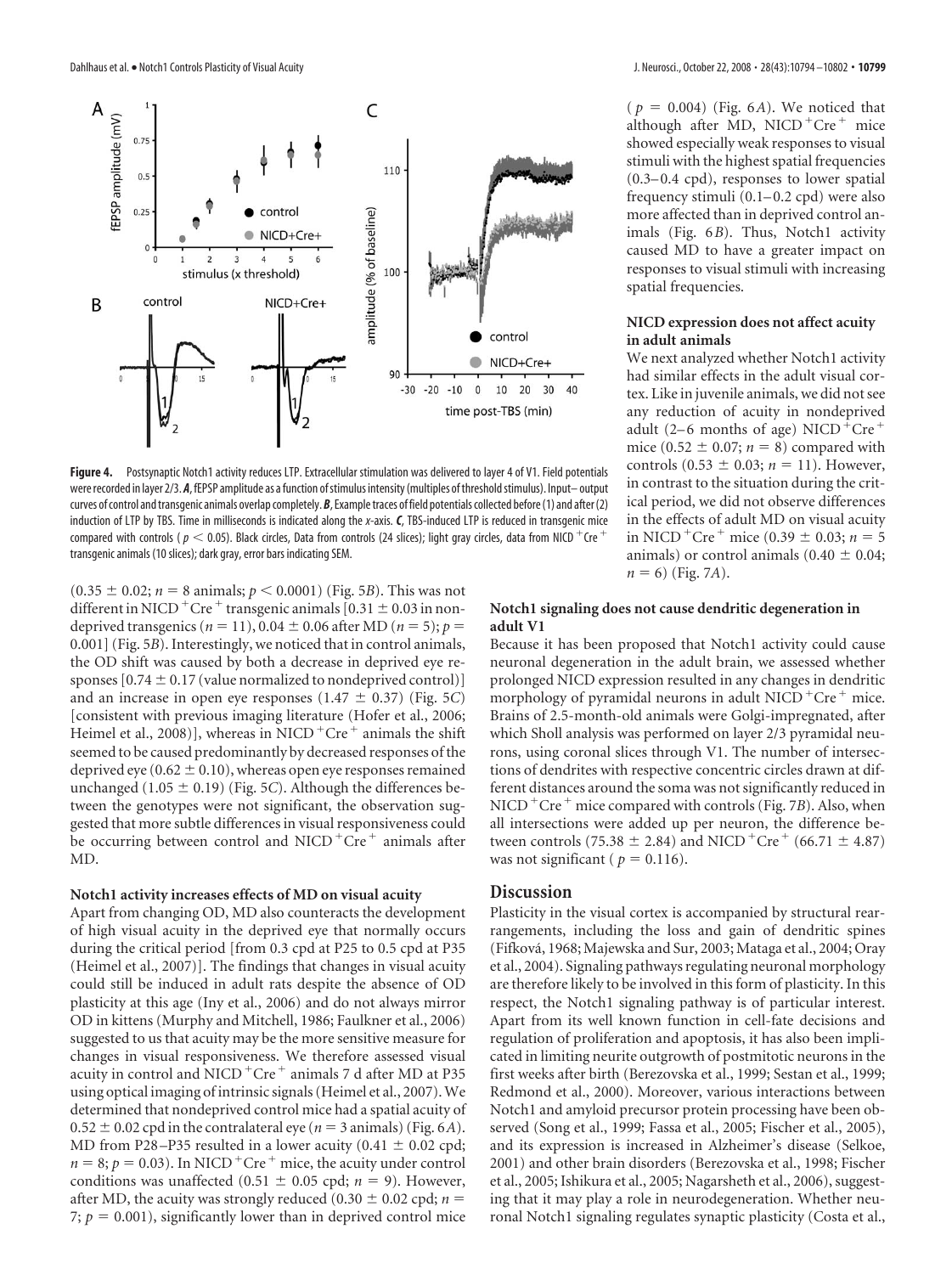2005) has remained an unanswered question with important clinical implications. In this study, we addressed this question by analyzing the consequences of increased Notch1 activity in cortical neurons on ocular dominance plasticity.

We first wanted to establish whether Notch1 activity affected spine density and morphology during the critical period. We found that cell-autonomous activation of Notch1 activity of neurons in the juvenile visual cortex (P23–P38) resulted in a reduction in mushroom spine densities (by 22%), whereas spine head sizes and neck lengths remained unchanged. In addition, there was a strong reduction in the number of filopodia (by 59%) after Notch1 activation. We observed a small reduction in the soma size of neurons expressing active Notch1, which we believe reflects the reduction of total synapse numbers. Because perisomatic inhibitory innervation by PVexpressing basket cells is an important determinant of critical period plasticity, we also determined the size and numbers of PV-positive boutons surrounding pyramidal neurons but detected no differences between NICD transgenic and control mice.

These results show that Notch1 not only restricts dendritic growth during early development, but that it also limits synaptic connectivity at later stages of cortical maturation. Our spine morphological analyses do not allow us to distinguish whether the reduced spine numbers are caused by reduced spine formation or in-

creased spine loss. However, the concurrent reduction in the density of filopodia, which are believed to be precursors of dendritic spines, seems more consistent with the idea that Notch1 activity reduces the potential of neurons to form new excitatory synapses.

We next addressed the question of whether the effect of Notch1 on dendritic spine densities had any consequences for cortical plasticity. Because the induction of LTP has been shown to result in the induction of filopodia (Maletic-Savatic et al., 1999) and spine formation (Engert and Bonhoeffer, 1999), we analyzed whether activation of Notch1 signaling in layer 2/3 pyramidal neurons in V1 reduced the level of LTP that can be induced in the connections between layers 4 and 2/3. We indeed found that postsynaptic NICD expression reduced LTP induction, confirming a functional correlate for the effects of Notch1 on neuronal morphology and providing for the first time direct evidence for a role of neuronal Notch1 signaling in synaptic plasticity.

In apparent contrast to our observation, a previous report has shown that ubiquitous transgenic expression of Notch1 antisense RNA (NAS) decreased LTP in the hippocampus, whereas addition of the Notch1 ligand Jagged-1 had the opposite effect (Wang et al., 2004). In that report, however, Notch1 signaling was not only altered in pyramidal neurons but in many cell types, and already during development. Because Notch1 signaling in oligodendrocytes interferes with their differentiation (Wang et al., 1998) and affects myelination (Givogri et al., 2002) it seems plau-



**Figure 5.** Notch1 activity does not affect OD or the OD shift, but changes the underlying physiology. *A*, Example responses to stimulation of each of the eyes for a nondeprived and a monocularly deprived NICD  $+$  Cre  $+$  mouse and wild type controls. Scale bars, 1 mm. *B*, OD in young (P35) animals with or without 7 d of prior MD. Expression of NICD does not affect OD in nondeprived animals, nor does it affect the size of the MD-induced OD shift. C, Responses to the open and to the deprived eye after MD, relative (Rel.) to the corresponding eye in a nondeprived mouse. Seven days of MD results in a decreased response to the deprived eye; this is only significant in NICD transgenic mice. Seven days of MD results in an increased response to the open eye, but only in control animals. Error bars indicate SEM.  $*p < 0.05; ***p < 0.001$ . ipsi, Ipsilateral; contra, contralateral; con, control.

sible that other (or additional) mechanisms are affected in NAS transgenic animals, explaining the phenotypic difference.

Having confirmed the influence of Notch1 on neuronal morphology and plasticity, we analyzed whether Notch1 would also affect OD plasticity. To our initial surprise, overexpression of NICD in V1 did not appear to affect the size of the OD shift that is induced by MD. However, further experiments revealed that although visual acuity developed normally in NICD transgenic animals, after MD it was significantly lower than in deprived control animals. This seemed to be caused predominantly by the more strongly reduced responsiveness to the deprived eye in NICD transgenic mice, which became especially prominent with increasing spatial frequency, resulting in a more pronounced reduction of visual acuity after MD. Only because the increase in responsiveness to the nondeprived eye was more apparent in control than in NICD transgenic mice, the relative change in OD was the same in both types of animals.

Thus, neuronal Notch1 activity causes the development or stability of visual acuity to be more dependent on visual experience. What causes this increased vulnerability of the responses to high spatial frequencies in NICD transgenic animals? Currently we can only speculate about this, but the most parsimonious explanation seems to be that although responsiveness to low spatial frequencies is already high before the critical period [and develops even in the absence of experience (Fagiolini et al., 1994)], responsiveness to higher spatial frequencies increases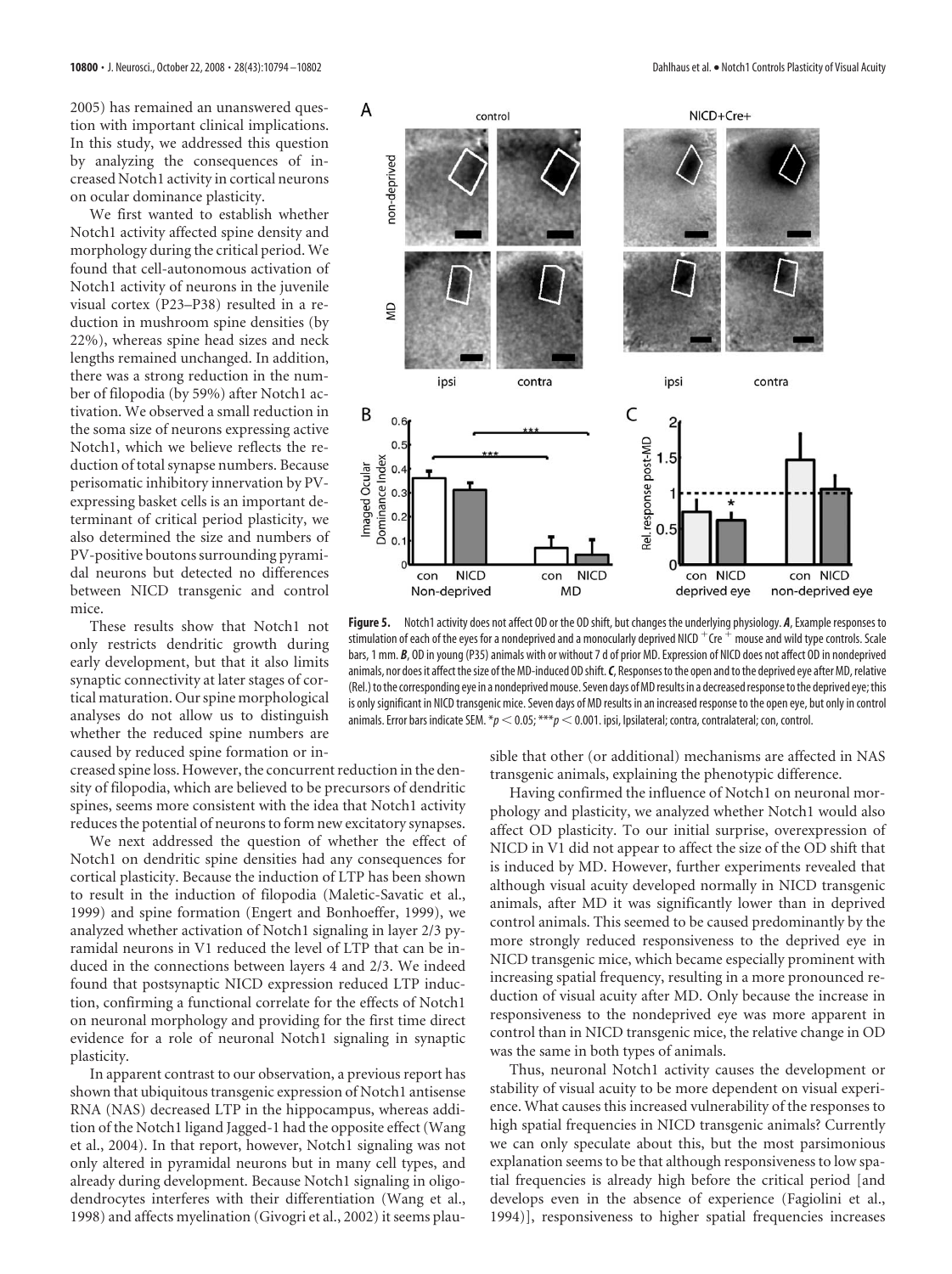

**Figure 6.** Notch1 activity increases the effects of MD on visual acuity. *A*, Visual acuity in young (P35) animals with or without 7 d of prior MD. Notch1 activity does not affect acuity in nondeprived mice, but causes enhanced deterioration of visual acuity after MD. **B**, Deprived-eye response after MD, relative to the response in a nondeprived animal. Responsiveness to lowsalience stimuli decreased more in NICD  $+$  Cre  $+$  animals after MD, also at lower spatial frequencies. Error bars indicate SEM.  $*p < 0.05$ ;  $**p < 0.01$ . con, Control.

strongly during the critical period (Heimel et al., 2007). The reduced capacity for synaptic strengthening as a result of Notch1 activity could well cause the formation or stability of these developing responses to be more dependent on visual input. This idea is supported by our observation that also an increase in responsiveness to the nondeprived eye does not occur in NICD transgenic animals after MD. This explanation opens the interesting possibility that a relationship between LTP and visual plasticity (Daw et al., 2004) may be found more readily in the development of visual acuity than in altered OD plasticity assessed using optimal visual stimuli.

Our data provide clear evidence for the involvement of neuronal Notch1 signaling in experience-dependent synaptic plasticity during the critical period of OD plasticity, and support the idea that Notch1 signals limit neuronal connectivity. At the same time, we did not obtain convincing evidence for a possible role of Notch1 in dendritic degeneration. Dendritic morphology as assessed with Sholl analysis was not different between adult NICD transgenic animals and controls.We did not find any evidence for a loss in visual performance in adult NICD transgenic mice up to 6 months of age, nor did monocular deprivation during adulthood affect visual acuity more in NICD transgenic animals than in control mice (Fig. 7). Of course, this does not rule out the possibility that Notch1 may have effects on neurite morphology or neuronal maintenance when neurons are at the same time otherwise affected by CNS pathology.

Apart from providing insight into the role of Notch1 in cortical plasticity, our data exemplify how apparently small changes in OD plasticity can have important implications for the development of visual acuity. This stresses the need for studying the mechanisms that underpin plasticity of visual acuity (Giffin and Mitchell, 1978; Murphy and Mitchell, 1986; Fagiolini et al., 1994; Faulkner et al., 2006; Iny et al., 2006; Fischer et al., 2007), espe-



Figure 7. In adult animals, Notch1 activity does not affect acuity or dendritic morphology. A, Visual acuity in adult animals with or without 7 d of prior MD. Notch1 activity does not affect acuity in NICD  $+$  Cre  $+$  animals, neither in nondeprived animals nor after a week of MD. Error bars indicate SEM.  $*\!p < 0.05$ . **B**, Quantitative Sholl analysis of pyramidal neurons in Golgistained adult V1 of NICD  $+$  Cre  $+$  animals (4 mice, 17 cells) and controls (4 mice, 42 cells). The number of dendritic intersections with eight concentric circles at different distances around the neuronal soma was not affected by prolonged NICD overexpression. Error bars indicate SEM. con, Control.

cially when taking into consideration that loss of acuity is the major problem for people with amblyopia.

#### **References**

- Ahmed BY, Chakravarthy S, Eggers R, Hermens WT, Zhang JY, Niclou SP, Levelt C, Sablitzky F, Anderson PN, Lieberman AR, Verhaagen J (2004) Efficient delivery of Cre-recombinase to neurons in vivo and stable transduction of neurons using adeno-associated and lentiviral vectors. BMC Neurosci 5:4.
- Antonini A, Fagiolini M, Stryker MP (1999) Anatomical correlates of functional plasticity in mouse visual cortex. J Neurosci 19:4388 –4406.
- Berezovska O, Xia MQ, Hyman BT (1998) Notch is expressed in adult brain, is coexpressed with presenilin-1, and is altered in Alzheimer disease. J Neuropathol Exp Neurol 57:738 –745.
- Berezovska O, McLean P, Knowles R, Frosh M, Lu FM, Lux SE, Hyman BT (1999) Notch1 inhibits neurite outgrowth in postmitotic primary neurons. Neuroscience 93:433–439.
- Bray SJ (2006) Notch signalling: a simple pathway becomes complex. Nat Rev Mol Cell Biol 7:678 –689.
- Breunig JJ, Silbereis J, Vaccarino FM, Sestan N, Rakic P (2007) Notch regulates cell fate and dendrite morphology of newborn neurons in the postnatal dentate gyrus. Proc Natl Acad Sci U S A 104:20558 –20563.
- Chakravarthy S, Saiepour MH, Bence M, Perry S, Hartman R, Couey JJ, Mansvelder HD, Levelt CN (2006) Postsynaptic TrkB signaling has distinct roles in spine maintenance in adult visual cortex and hippocampus. Proc Natl Acad Sci U S A 103:1071–1076.
- Chakravarthy S, Keck T, Roelandse M, Hartman R, Jeromin A, Perry S, Hofer SB, Mrsic-Flogel T, Levelt CN (2008) Cre-dependent expression of multiple transgenes in isolated neurons of the adult forebrain. PLoS ONE 3:e3059.
- Conboy L, Seymour CM, Monopoli MP, O'Sullivan NC, Murphy KJ, Regan CM (2007) Notch signalling becomes transiently attenuated during long-term memory consolidation in adult Wistar rats. Neurobiol Learn Mem 88:342–351.
- Costa RM, Honjo T, Silva AJ (2003) Learning and memory deficits in Notch mutant mice. Curr Biol 13:1348 –1354.